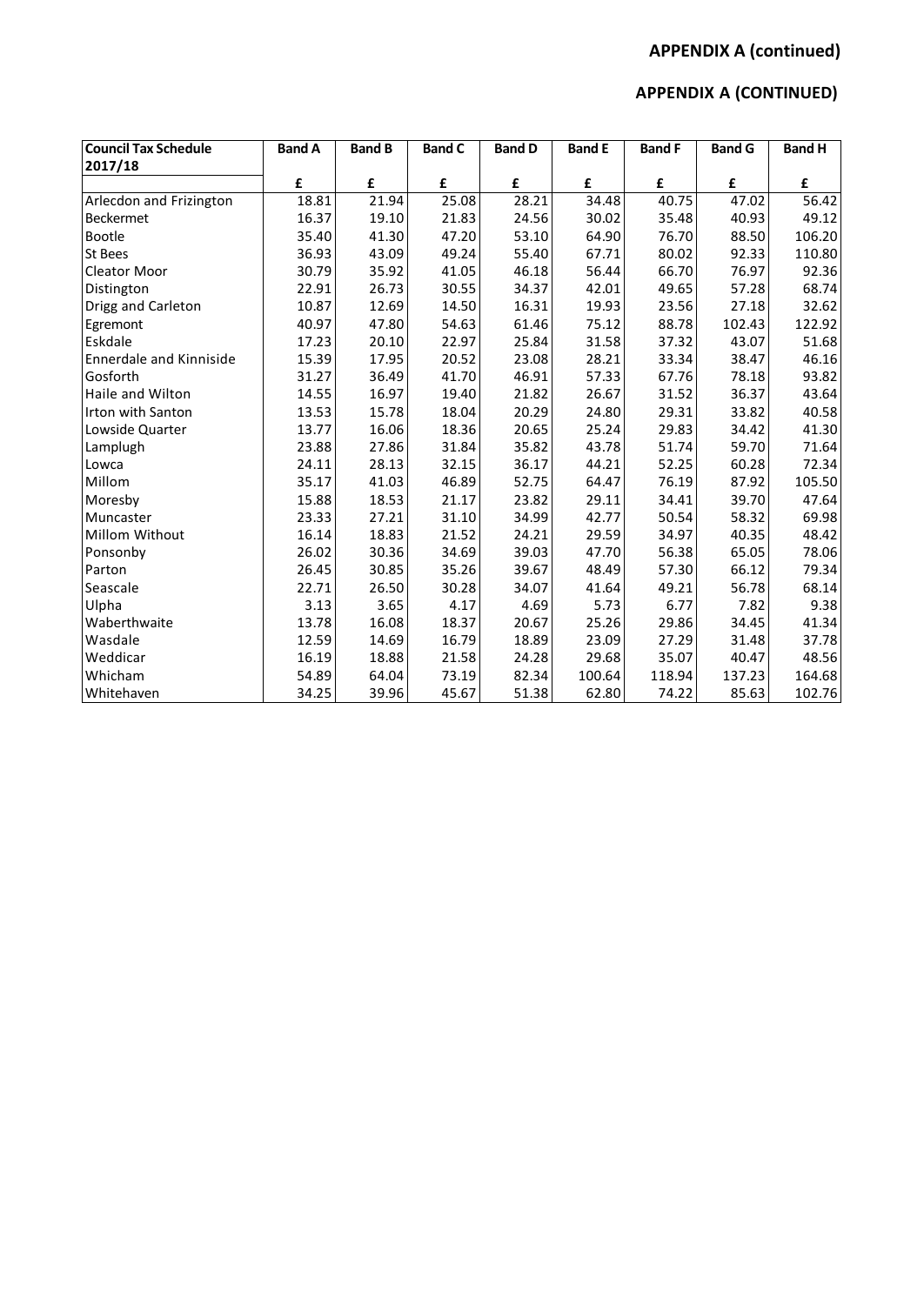### **PARISH COUNCIL PRECEPTS APPENDIX B**

| <b>Parish Council</b>          | 2016/17         |                      |                                     | 2017/18         |                      |                                 |                                                |                                                |
|--------------------------------|-----------------|----------------------|-------------------------------------|-----------------|----------------------|---------------------------------|------------------------------------------------|------------------------------------------------|
|                                | <b>Tax Base</b> | Precept              | <b>Council Tax</b><br><b>Band D</b> | <b>Tax Base</b> | Precept              | Council<br><b>Tax Band</b><br>D | <b>Council Tax</b><br>Increase /<br>(Decrease) | <b>Council Tax</b><br>Increase /<br>(Decrease) |
|                                |                 | £                    | £                                   |                 | £                    | £                               | £                                              | $\%$                                           |
| Arlecdon and Frizington        | 1,064.65        | 28,000.00            | 26.30                               | 1,063.34        | 30,000.00            | 28.21                           | 1.91                                           | 7.26%                                          |
| Beckermet with Thornhill       | 531.94          | 13,000.00            | 24.44                               | 529.36          | 13,000.00            | 24.56                           | 0.12                                           | 0.49%                                          |
| <b>Bootle</b>                  | 261.64          | 12,000.00            | 45.86                               | 263.67          | 14,000.00            | 53.10                           | 7.24                                           | 15.79%                                         |
| St Bees                        | 727.24          | 40,351.00            | 55.49                               | 728.36          | 40,351.00            | 55.40                           | (0.09)                                         | (0.16%)                                        |
| Cleator Moor                   | 1,753.46        | 78,000.00            | 44.48                               | 1,753.96        | 81,000.00            | 46.18                           | 1.70                                           | 3.82%                                          |
| Distington                     | 575.95          | 18,000.00            | 31.25                               | 581.86          | 20,000.00            | 34.37                           | 3.12                                           | 9.98%                                          |
| Drigg and Carleton             | 199.97          | 3,250.00             | 16.25                               | 199.25          | 3,250.00             | 16.31                           | 0.06                                           | 0.37%                                          |
| Egremont                       | 2,205.90        | 123,049.41           | 55.78                               | 2,202.16        | 135,354.35           | 61.46                           | 5.68                                           | 10.18%                                         |
| Eskdale                        | 138.50          | 2,000.00             | 14.44                               | 135.45          | 3,500.00             | 25.84                           | 11.40                                          | 78.95%                                         |
| <b>Ennerdale and Kinniside</b> | 160.04          | 3,490.00             | 21.81                               | 162.35          | 3,746.40             | 23.08                           | 1.27                                           | 5.82%                                          |
| Gosforth                       | 519.00          | 23,565.00            | 45.40                               | 517.98          | 24,296.00            | 46.91                           | 1.51                                           | 3.33%                                          |
| Haile and Wilton               | 173.11          | 4,500.00             | 26.00                               | 171.84          | 3,750.00             | 21.82                           | (4.18)                                         | (16.08%)                                       |
| Irton with Santon              | 133.25          | 1,200.00             | 9.01                                | 133.04          | 2,700.00             | 20.29                           | 11.28                                          | 125.19%                                        |
| Lowside Quarter                | 240.15          | 5,000.00             | 20.82                               | 242.08          | 5,000.00             | 20.65                           | (0.17)                                         | (0.82%)                                        |
| Lamplugh                       | 286.22          | 10,321.90            | 36.06                               | 288.15          | 10,321.90            | 35.82                           | (0.24)                                         | (0.67%)                                        |
| Lowca                          | 206.13          | 7,000.00             | 33.96                               | 207.37          | 7,500.00             | 36.17                           | 2.21                                           | 6.51%                                          |
| Millom                         | 1,908.24        | 88,444.02            | 46.35                               | 1,927.94        | 101,708.00           | 52.75                           | 6.40                                           | 13.81%                                         |
| Moresby                        | 587.09          | 13,700.00            | 23.34                               | 587.68          | 14,000.00            | 23.82                           | 0.48                                           | 2.06%                                          |
| Muncaster                      | 138.73          | 4,630.00             | 33.37                               | 135.88          | 4,754.00             | 34.99                           | 1.62                                           | 4.85%                                          |
| Millom Without                 | 342.01          | 6,112.00             | 17.87                               | 346.91          | 8,400.00             | 24.21                           | 6.34                                           | 35.48%                                         |
| Ponsonby                       | 109.60          | 4,248.00             | 38.76                               | 108.84          | 4,248.00             | 39.03                           | 0.27                                           | 0.70%                                          |
| Parton                         | 199.60          | 8,000.00             | 40.08                               | 201.65          | 8,000.00             | 39.67                           | (0.41)                                         | (1.02%)                                        |
| Seascale                       | 603.65          | 19,927.00            | 33.01                               | 614.99          | 20,953.61            | 34.07                           | 1.06                                           | 3.21%                                          |
| Ulpha                          | 77.51           | 355.00               | 4.58                                | 75.77           | 355.00               | 4.69                            | 0.11                                           | 2.40%                                          |
| Waberthwaite and Corney        | 94.80           | 2,000.00             | 21.10                               | 96.76           | 2,000.00             | 20.67                           | (0.43)                                         | (2.04%)                                        |
| Wasdale                        | 73.62           | 1,360.00             | 18.47                               | 72.00           | 1,360.00             | 18.89                           | 0.42                                           | 2.27%                                          |
| Weddicar                       | 159.39          | 3,950.00             | 24.78                               | 162.68          | 3,950.00             | 24.28                           | (0.50)                                         | (2.02%)                                        |
| Whicham                        | 186.85          | 19,500.00            | 104.36                              | 185.81          | 15,300.00            | 82.34                           | (22.02)                                        | (21.10%)                                       |
| Whitehaven                     |                 | 6,462.92 332,073.00  | 51.38                               |                 | 6,503.83 334,166.78  | 51.38                           | 0.00                                           | 0.00%                                          |
| <b>Total/Average</b>           |                 | 20,121.16 877,026.33 | 43.59                               |                 | 20,200.96 916,965.04 | 45.39                           | 1.80                                           | 4.13%                                          |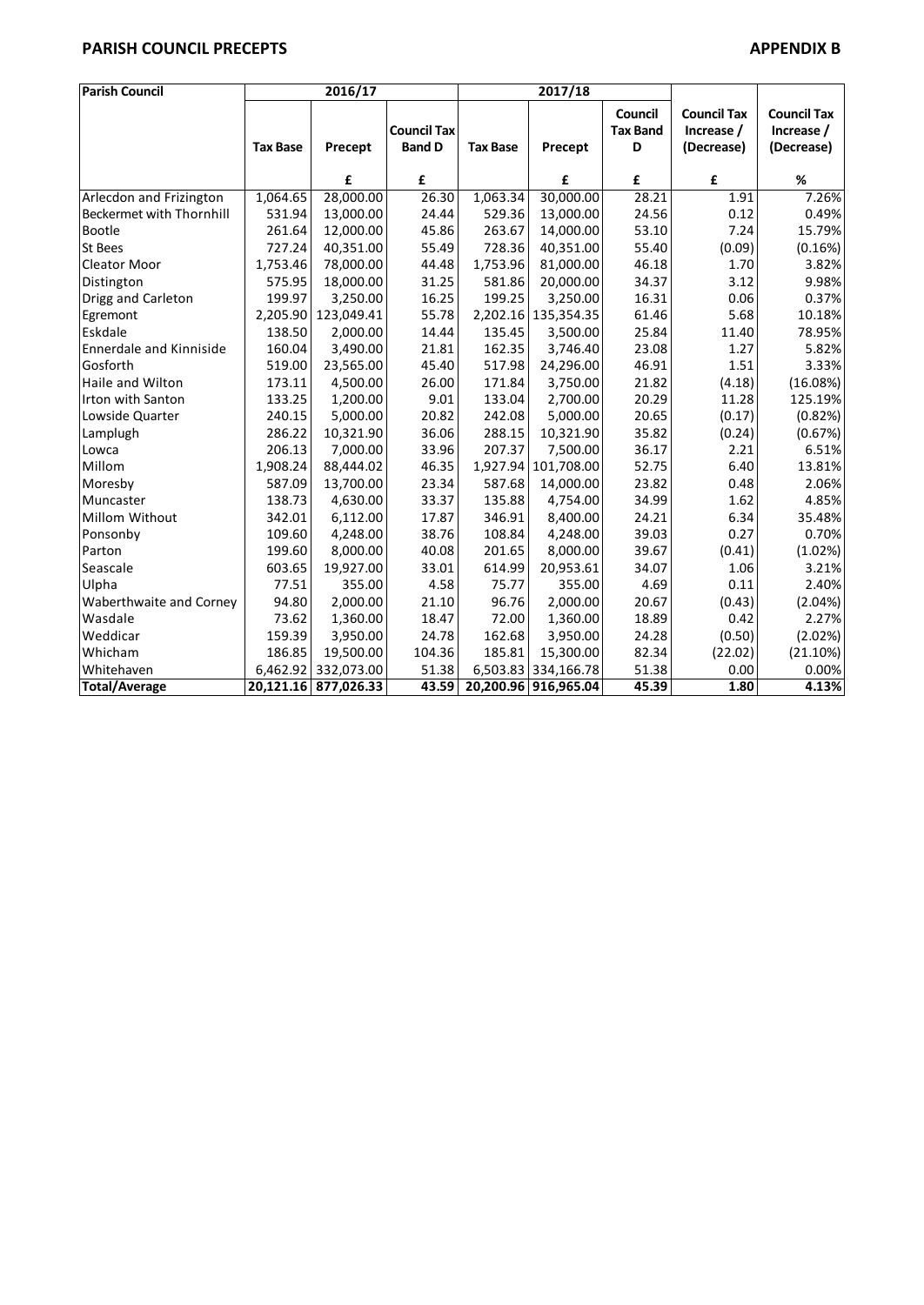### **Borough and Council Parishes APPENDIX C Band D Equivalent**

| <b>Parish</b>                   | <b>Parish</b><br>Precept<br><b>Band D</b> | <b>Borough</b><br><b>Council</b><br><b>Band D</b> | <b>Basic</b><br>Amount |  |
|---------------------------------|-------------------------------------------|---------------------------------------------------|------------------------|--|
|                                 | £                                         | £                                                 | £                      |  |
| Arlecdon and Frizington         | 28.21                                     | 198.45                                            | 226.66                 |  |
| <b>Beckermet with Thornhill</b> | 24.56                                     | 198.45                                            | 223.01                 |  |
| Bootle                          | 53.10                                     | 198.45                                            | 251.55                 |  |
| <b>St Bees</b>                  | 55.40                                     | 198.45                                            | 253.85                 |  |
| <b>Cleator Moor</b>             | 46.18                                     | 198.45                                            | 244.63                 |  |
| Distington                      | 34.37                                     | 198.45                                            | 232.82                 |  |
| Drigg and Carleton              | 16.31                                     | 198.45                                            | 214.76                 |  |
| Egremont                        | 61.46                                     | 198.45                                            | 259.91                 |  |
| Eskdale                         | 25.84                                     | 198.45                                            | 224.29                 |  |
| <b>Ennerdale and Kinniside</b>  | 23.08                                     | 198.45                                            | 221.53                 |  |
| Gosforth                        | 46.91                                     | 198.45                                            | 245.36                 |  |
| Haile and Wilton                | 21.82                                     | 198.45                                            | 220.27                 |  |
| <b>Irton with Santon</b>        | 20.29                                     | 198.45                                            | 218.74                 |  |
| Lowside Quarter                 | 20.65                                     | 198.45                                            | 219.10                 |  |
| Lamplugh                        | 35.82                                     | 198.45                                            | 234.27                 |  |
| Lowca                           | 36.17                                     | 198.45                                            | 234.62                 |  |
| Millom                          | 52.75                                     | 198.45                                            | 251.20                 |  |
| Moresby                         | 23.82                                     | 198.45                                            | 222.27                 |  |
| Muncaster                       | 34.99                                     | 198.45                                            | 233.44                 |  |
| Millom Without                  | 24.21                                     | 198.45                                            | 222.66                 |  |
| Ponsonby                        | 39.03                                     | 198.45                                            | 237.48                 |  |
| Parton                          | 39.67                                     | 198.45                                            | 238.12                 |  |
| Seascale                        | 34.07                                     | 198.45                                            | 232.52                 |  |
| Ulpha                           | 4.69                                      | 198.45                                            | 203.14                 |  |
| Waberthwaite and Corney         | 20.67                                     | 198.45                                            | 219.12                 |  |
| Wasdale                         | 18.89                                     | 198.45                                            | 217.34                 |  |
| Weddicar                        | 24.28                                     | 198.45                                            | 222.73                 |  |
| Whicham                         | 82.34                                     | 198.45                                            | 280.79                 |  |
| Whitehaven                      | 51.38                                     | 198.45                                            | 249.83                 |  |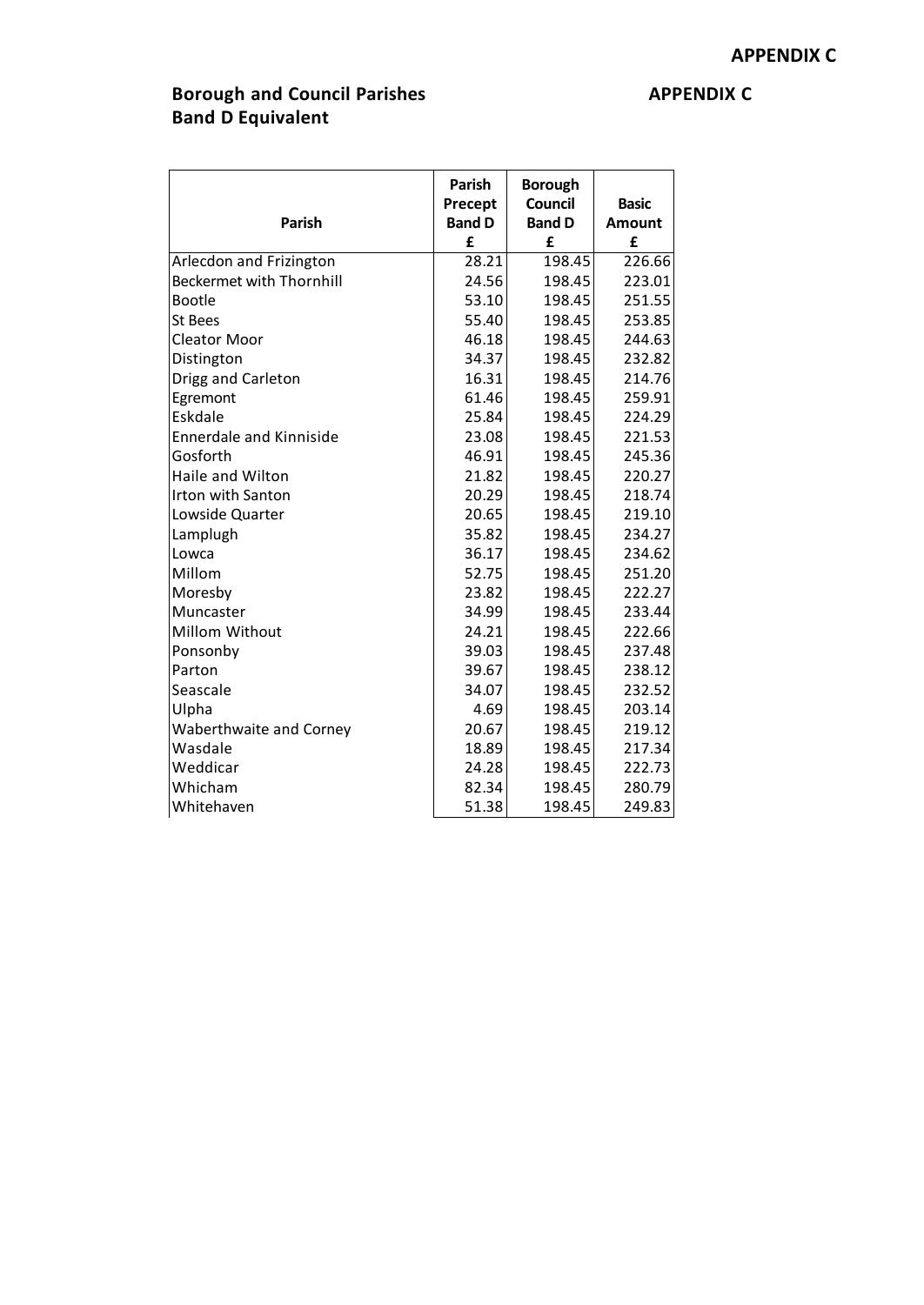# **Borough** and Council Parishes **APPENDIX D By each category of dwelling**

| <b>PARISH</b>            | <b>Band A</b> | <b>Band B</b> | <b>Band C</b> | <b>Band D</b> | <b>Band E</b> | <b>Band F</b> | <b>Band G</b> | <b>Band H</b> |
|--------------------------|---------------|---------------|---------------|---------------|---------------|---------------|---------------|---------------|
|                          | £             | £             | £             | £             | £             | £             | £             | £             |
| Arlecdon and Frizington  | 151.11        | 176.29        | 201.48        | 226.66        | 277.03        | 327.40        | 377.77        | 453.32        |
| Beckermet with Thornhill | 148.67        | 173.45        | 198.23        | 223.01        | 272.57        | 322.13        | 371.68        | 446.02        |
| <b>Bootle</b>            | 167.70        | 195.65        | 223.60        | 251.55        | 307.45        | 363.35        | 419.25        | 503.10        |
| St Bees                  | 169.23        | 197.44        | 225.64        | 253.85        | 310.26        | 366.67        | 423.08        | 507.70        |
| Cleator Moor             | 163.09        | 190.27        | 217.45        | 244.63        | 298.99        | 353.35        | 407.72        | 489.26        |
| Distington               | 155.21        | 181.08        | 206.95        | 232.82        | 284.56        | 336.30        | 388.03        | 465.64        |
| Drigg and Carleton       | 143.17        | 167.04        | 190.90        | 214.76        | 262.48        | 310.21        | 357.93        | 429.52        |
| Egremont                 | 173.27        | 202.15        | 231.03        | 259.91        | 317.67        | 375.43        | 433.18        | 519.82        |
| Eskdale                  | 149.53        | 174.45        | 199.37        | 224.29        | 274.13        | 323.97        | 373.82        | 448.58        |
| Ennerdale and Kinniside  | 147.69        | 172.30        | 196.92        | 221.53        | 270.76        | 319.99        | 369.22        | 443.06        |
| Gosforth                 | 163.57        | 190.84        | 218.10        | 245.36        | 299.88        | 354.41        | 408.93        | 490.72        |
| Haile and Wilton         | 146.85        | 171.32        | 195.80        | 220.27        | 269.22        | 318.17        | 367.12        | 440.54        |
| Irton with Santon        | 145.83        | 170.13        | 194.44        | 218.74        | 267.35        | 315.96        | 364.57        | 437.48        |
| Lowside Quarter          | 146.07        | 170.41        | 194.76        | 219.10        | 267.79        | 316.48        | 365.17        | 438.20        |
| Lamplugh                 | 156.18        | 182.21        | 208.24        | 234.27        | 286.33        | 338.39        | 390.45        | 468.54        |
| Lowca                    | 156.41        | 182.48        | 208.55        | 234.62        | 286.76        | 338.90        | 391.03        | 469.24        |
| Millom                   | 167.47        | 195.38        | 223.29        | 251.20        | 307.02        | 362.84        | 418.67        | 502.40        |
| Moresby                  | 148.18        | 172.88        | 197.57        | 222.27        | 271.66        | 321.06        | 370.45        | 444.54        |
| Muncaster                | 155.63        | 181.56        | 207.50        | 233.44        | 285.32        | 337.19        | 389.07        | 466.88        |
| Millom Without           | 148.44        | 173.18        | 197.92        | 222.66        | 272.14        | 321.62        | 371.10        | 445.32        |
| Ponsonby                 | 158.32        | 184.71        | 211.09        | 237.48        | 290.25        | 343.03        | 395.80        | 474.96        |
| Parton                   | 158.75        | 185.20        | 211.66        | 238.12        | 291.04        | 343.95        | 396.87        | 476.24        |
| Seascale                 | 155.01        | 180.85        | 206.68        | 232.52        | 284.19        | 335.86        | 387.53        | 465.04        |
| Ulpha                    | 135.43        | 158.00        | 180.57        | 203.14        | 248.28        | 293.42        | 338.57        | 406.28        |
| Waberthwaite and Corney  | 146.08        | 170.43        | 194.77        | 219.12        | 267.81        | 316.51        | 365.20        | 438.24        |
| Wasdale                  | 144.89        | 169.04        | 193.19        | 217.34        | 265.64        | 313.94        | 362.23        | 434.68        |
| Weddicar                 | 148.49        | 173.23        | 197.98        | 222.73        | 272.23        | 321.72        | 371.22        | 445.46        |
| Whicham                  | 187.19        | 218.39        | 249.59        | 280.79        | 343.19        | 405.59        | 467.98        | 561.58        |
| Whitehaven               | 166.55        | 194.31        | 222.07        | 249.83        | 305.35        | 360.87        | 416.38        | 499.66        |